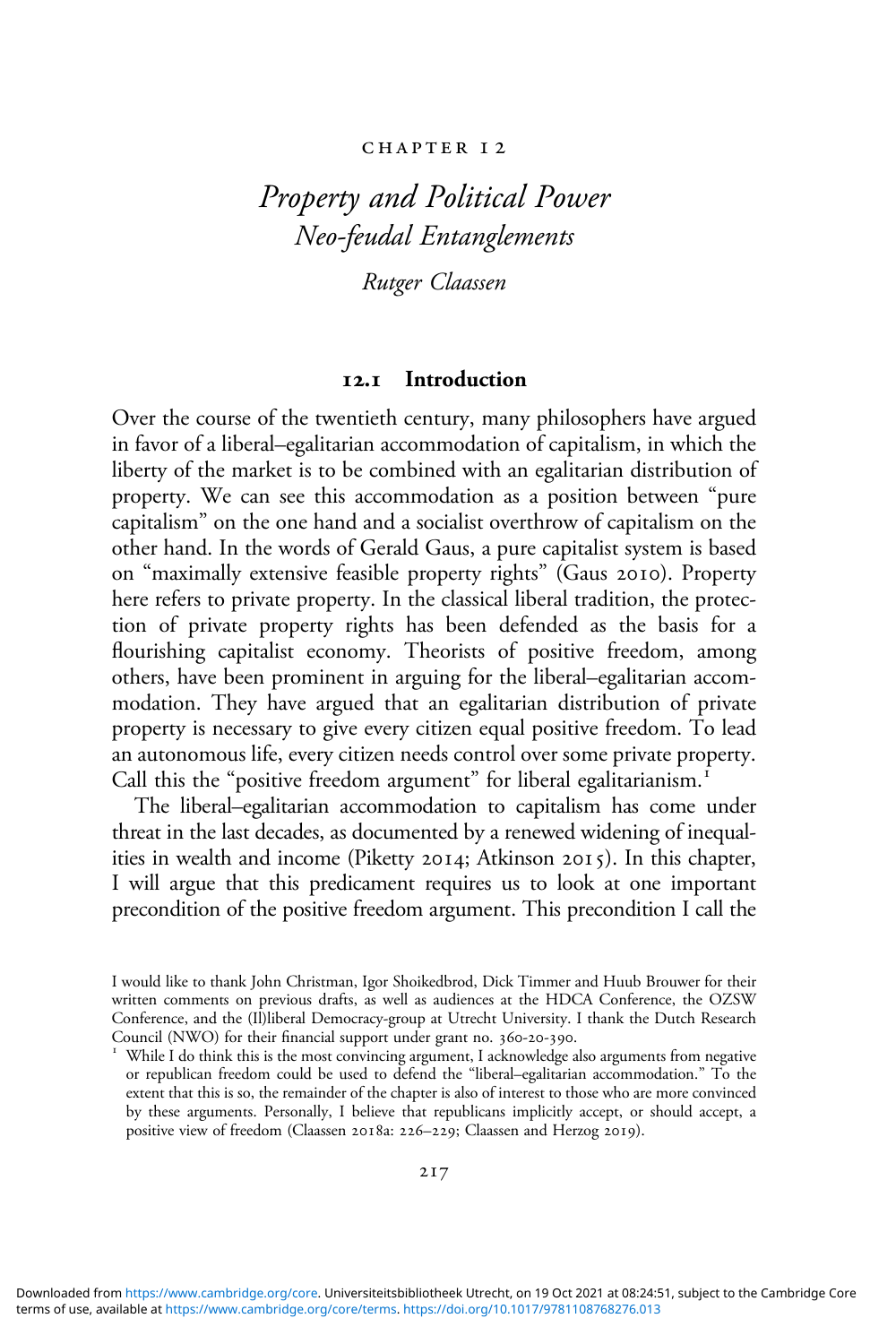*depoliticization of private property*. Private property is conceived as a purely private phenomenon, which has no effect on the exercise of political power. As long as the liberal–egalitarian accommodation works, this precondition is easily taken for granted. However, whether this precondition is met is a contingent matter; and perhaps it can never be fully achieved. Whatever of that, in today's world, it is seriously eroded. Defenders of the positive freedom argument, therefore, need to turn their attention to the problem posed by the relation between private property and political power.

After presenting the positive freedom argument (Section  $12.2$ ), the remainder of the chapter takes up this challenge. To start up the discussion, I first present Rafe Blaufarb's account of the history of the French Revolution's attempt to abolish feudalism. He shows how the disentanglement of private property and political power was central to that revolution. This disentanglement itself can be defended normatively in terms of the ideal of (individual and collective) positive freedom. However, as Jeffrey Winters argues, this disentanglement has failed. His research shows that liberal–democratic societies in name are oligarchies in reality. In democratic oligarchies, oligarchs refrain from protecting their property rights themselves, and rely on the impersonal structure of the bureaucratic state instead (Section  $12.3$ ). Building on these accounts, I then propose a reorientation of the positive freedom argument, in three respects. Key to this reorientation is the introduction of a conception of property as "discretionary property," which gives its holders what I call "investment autonomy." Only discretionary property can be used as capital, which can be invested to give its owner political power (Section  $12.4$ ). Where this happens, we face neo-feudal entanglements under the cloak of overtly liberal–democratic structures of government; or a *re-politicization of private property*. I give two examples of such contemporary neo-feudal analogs of feudal structures: that of oppressive labor relations and lobbying activities (Section  $12.5$ ). Section  $12.6$  concludes.

## **. Property in the Positive Freedom Tradition: The Liberal–Egalitarian Accommodation**

In this section, I will give a reconstruction of the positive freedom argument in favor of liberal egalitarianism.<sup>2</sup> This argument can be summarized as an

<sup>&</sup>lt;sup>2</sup> I generalize here about the tradition of positive freedom, which contains authors who have, as far as they considered property, come to a variety of positions (Reeve 1986: 107-108). My reconstruction here is based on positive freedom authors like T. H. Green ([1931] 1999: 168-169), Macpherson (1973), Christman (1994: 167), and Gewirth (1996: 173). Although less clearly in the positive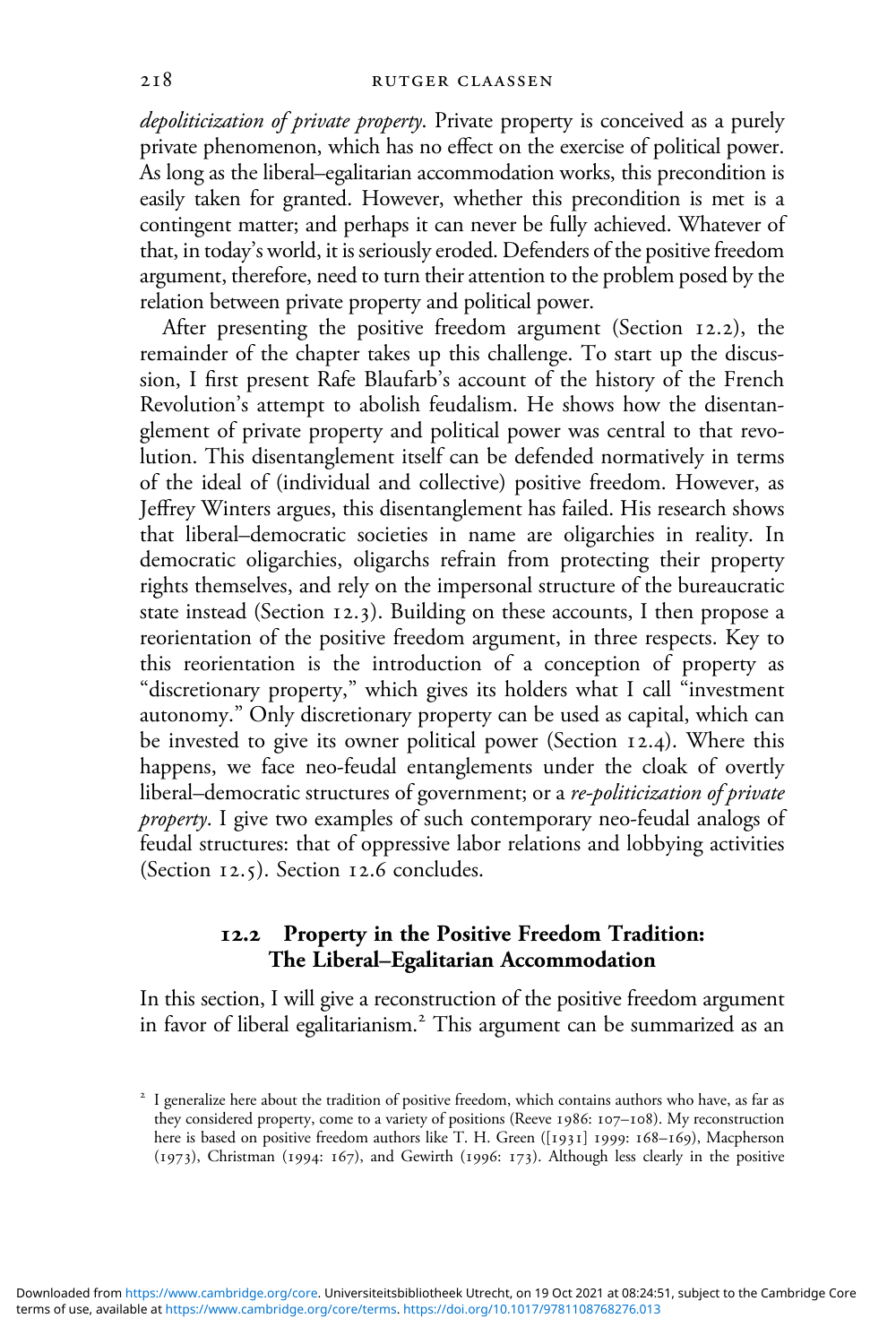answer to three questions, all relating to property: first, what is property? Second, which form should property take? Third, who should hold how much property?<sup>3</sup>

**() The definition of property.** In the property literature, one definitional question is about whether property should be seen as a "right to a thing" or as a "right against other persons." The positive freedom argument combines both and defines property as a right against others with respect to a thing. Property is not simply a thing, although we sometimes speak this way when saying "This house is my property." Nor does property simply refer to a relation between a person and the object of property. Crucially, property denotes a triadic relation, where the authority of the holder of property over the object is secured against claims of others to the same thing. Moreover, this "thing" can be highly intangible, such as a share in a company or an intellectual property right (Cohen 1927: 12; Macpherson 1973: 127; Christman 1994: 16). Lawyers define the substance of this authority by distinguishing a bundle of rights, the so-called incidents of property, such as the right to use, manage, and destroy the object, the right to enjoy the income, the right to alienate, etc. (Honoré  $1987$ ).

Property rights generate two types of power for the owner, which are both, like property itself, private powers, situated in the private sphere. On the one hand, an owner has a power-to: a power to do things with the object as she likes, such as to consume it or sell it. This power is purely personal, only relating the object to its owner. On the other hand, an owner also has a power-over: a power over others, to the extent that they lack the powers-to that the owner has with respect to the object. The authority of the owner is defined by the fact that he/she can enjoy the object to the *exclusion* of others. This second power is social, in that it gives the owner power over the behavior of others, who are to refrain from interfering with her enjoyment of the object. Still, this social dimension is situated in the private sphere, between citizens. Neither of these powers is public, or political.

**() The form of property.** The second question is: which forms should property take? Usually, private property (held by individuals), public

freedom camp, many writers on property also put such a similar argument forward (e.g., Munzer 1990: 90-98; Lomasky 1987: 120; Waldron 1988: 295). See also the writings on property-owning democracy, quoted in-text. For my version of this argument, see (Claassen 2015). In the legal literature, one can think of positive freedom-inspired authors like Alexander (2009), and Dagan and  $\frac{3}{2}$  See (Claassen 2018b) for an overview of these questions, with two additional dimensions of property

which I leave out of consideration here: who is the legitimate subject of property? Which are the legitimate objects of property claims?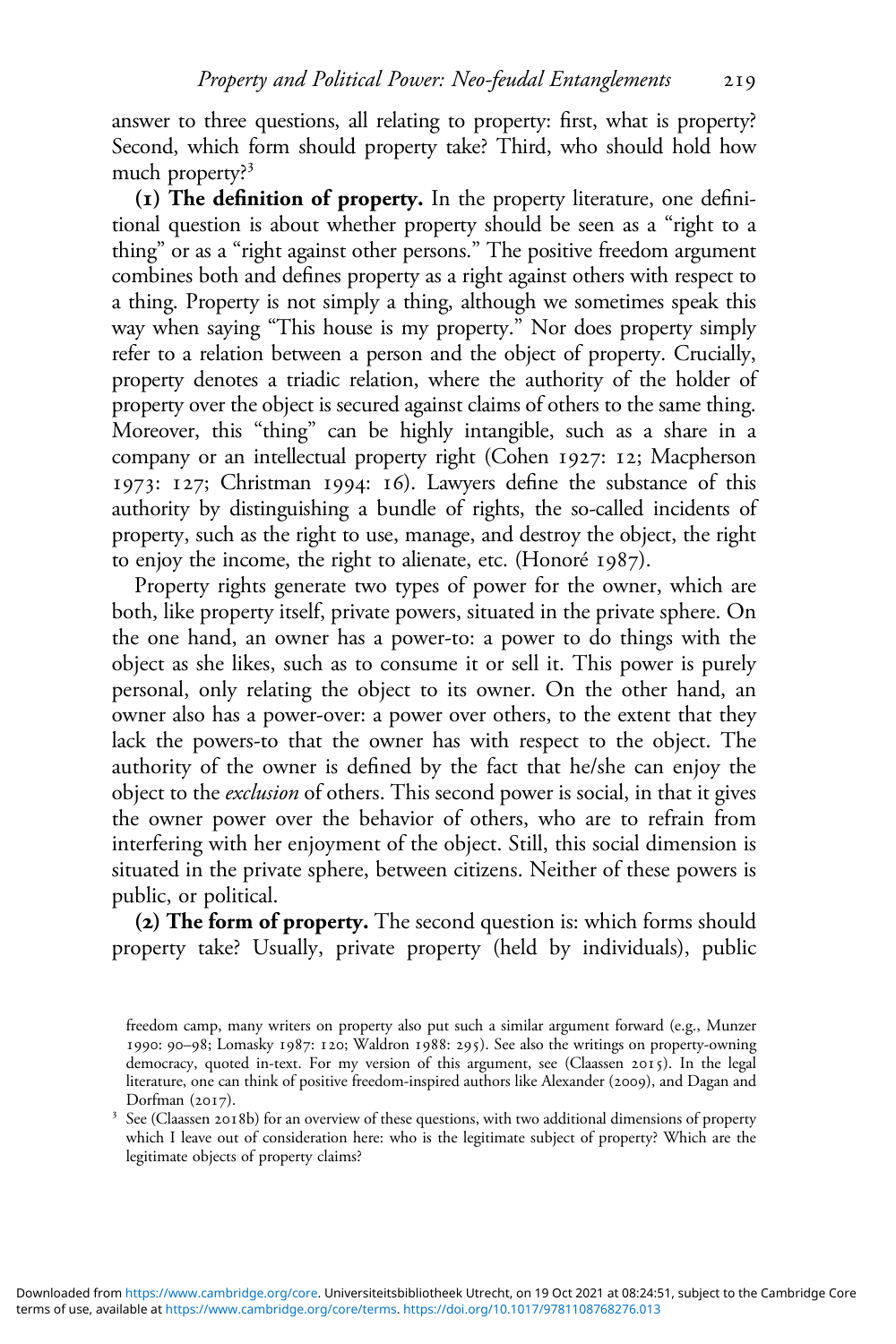property (held by the state), and common property (held by groups of citizens) are seen as the main alternatives. The positive freedom argument focuses on private property.<sup>4</sup> However, positive freedom is exactly defined (as self-mastery, self-determination, or autonomy), the argument always has the same instrumental structure. A certain measure of control over a domain of private affairs is a necessary condition for the capacity to lead an autonomous life. Take, for example, Joseph Raz's conception of autonomy, which consists of the three components of  $(1)$  independence,  $(2)$ inner mental abilities, and  $(3)$  an adequate range of options (Raz 1986). Property gives one independence, since one does not have to ask permission from others for making a certain move with respect to one's property holdings. Jeremy Waldron has put this with exemplary clarity where he states:

The element of exclusive use which property rights involve is often justified on the basis of its connection with freedom and privacy. If every resource is publicly controlled or in principle available for use by all on equal terms (...) the use of material resources by an individual will in every case count as an other-regarding action (...). And since every action involves the use of some material resources (if only the land to stand on to perform it), it would follow that individuals were answerable to others for each and every action they performed. This, it may be argued, would be intolerable: such complete answerability would be morally exhausting and individually debilitating. (Waldron  $1988: 295$ )

Property also gives one an adequate range of options, to the extent that the domain of one's property holdings is sufficiently large. The domain in which one can make independent decisions also allows one to make choices of one's own with respect to several dimensions of a good life: one's housing, clothes, food choices, etc. Most controversially, property also helps with the development of one's inner reflexive abilities, the abilities, in Rawls's terminology, to formulate and revise a life plan. These capacities for autonomous deliberation are key to the positive freedom tradition. Thus, John Christman argued:

The material conditions of one's life have a direct effect on the opportunities and options which, in turn, constrain the development of one's tastes and character. If there is no television around me, for example, or if the books I can read are all Zane Grey Westerns, then these conditions will affect directly the values and attitudes that I will come to have. One's

<sup>&</sup>lt;sup>4</sup> In this focus, the positive freedom tradition does not diverge from the rest of political philosophy, which overwhelmingly focuses on the justification of private property.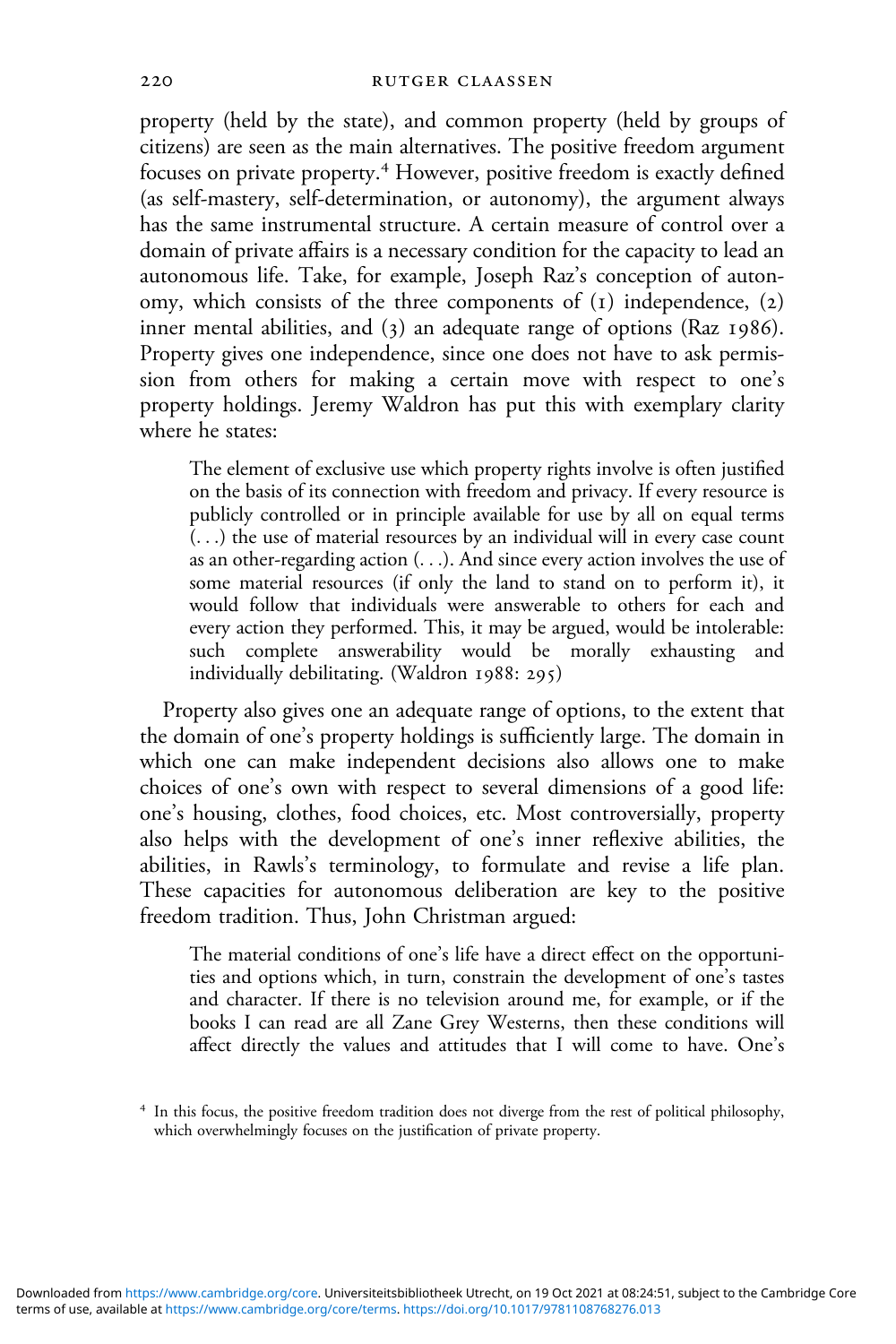immediate environment, of course, had the most direct effect on this process, but other conditions of one's life, such as social arrangements, leisure activities, work setting, and access to political life, will all play a basic role in the lifestyle that one must adopt as one's own. What is necessary for minimal autonomy, then, is that individuals have a degree of control over, or approval of, the general aspects of these material conditions. (Christman 1994: 167)

Christman continues the argument by saying that this in turn will involve some property over some objects. Like Waldron, however, Christman also accepts that for some objects, full property rights may not be necessary (e.g., one may also rent one's apartment), while for other material conditions access to publicly owned facilities may be enough (e.g., health care and educational facilities). In the end, what is important is having "control rights," which he defines as that part of the bundle of rights which allows a person to "manipulate, develop, perhaps destroy, and consume" (Christman 1994: 167) resources.<sup>5</sup> While these are not full liberal ownership rights, they still are rights to a set of exclusive, unconditional controls granted to the individual: she does not need the permission of others to exercise these rights. This is true as much for her right to get medical treatment as for her right to a private living space. Control rights in Christman's theory stand in contrast to income rights, which he defines as the rights to alienate or make productive use of one's resources (Christman 1994: 128). These latter rights are exercised in a social context (most often that of the market), and here one cannot assume such a direct link between autonomy and control. Hence, Christman argues, for these rights separate principles of distributive justice are justified.

**() The distribution of property.** The third question is: how should property be distributed? Who should hold how much property? Positive freedom is an egalitarian political ideal: it requires a political structure guaranteeing the basic conditions of positive freedom to all citizens. This equality of positive freedom requires that all citizens do not just have a formal right to own whatever property they are able to acquire, but an actual bundle of some property holdings (wealth). With "some" property, I refer to a threshold level of property; a sufficientarian, not a perfectly equal distribution of property. Whether the threshold level should be very minimal or rather generous can be debated. In contrast to this, some

<sup>&</sup>lt;sup>5</sup> Christman largely follows Reich in conceptualizing these welfare rights as "new property rights." See Christman (1994: 172) and Reich (1964).

 $6$  For a criticism of the distinction, see Attas (2006).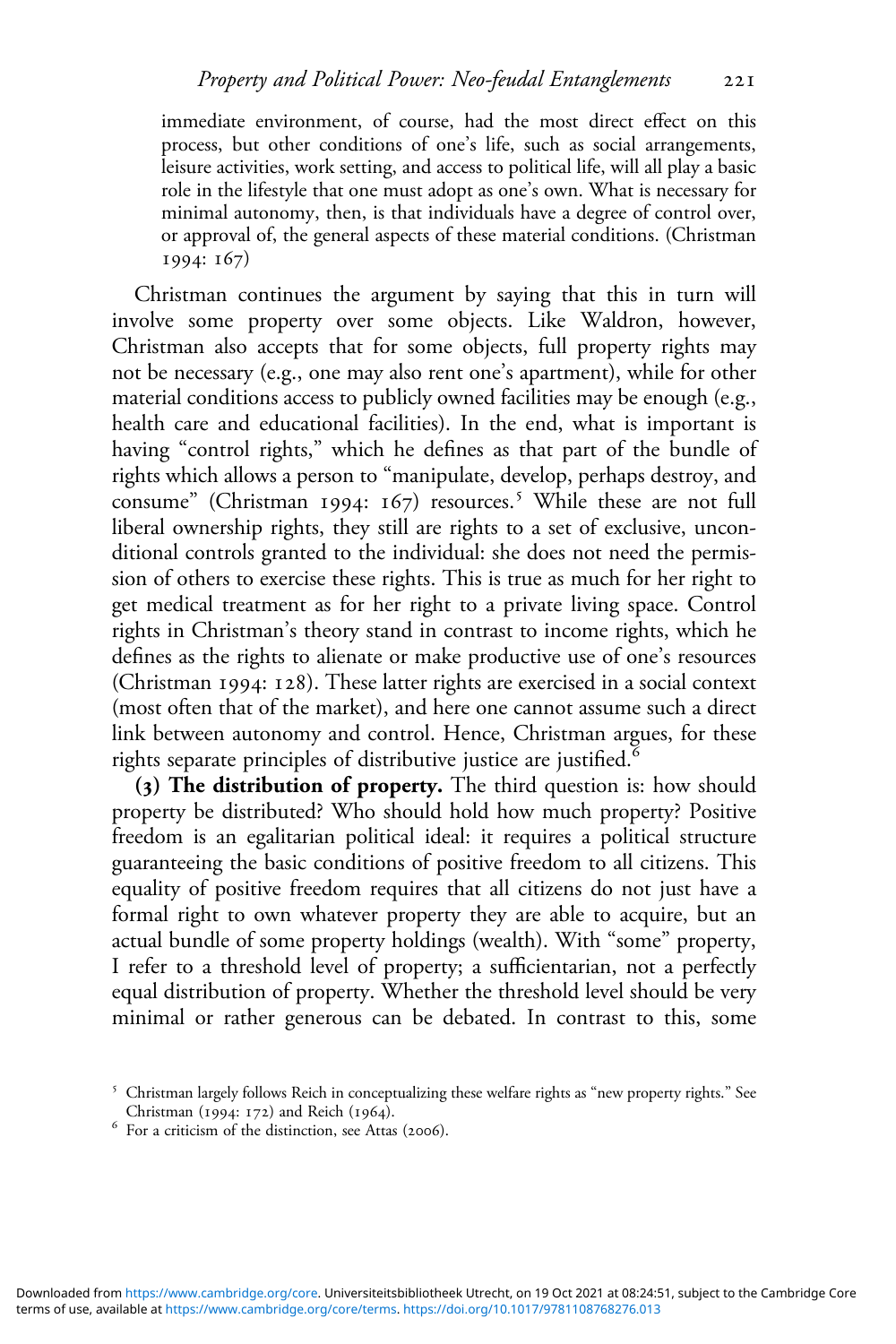egalitarians defend narrowing the *range* between the wealthiest and the poorest as a precondition for positive freedom (either in addition to a threshold or as a self-standing principle). However, I think this does not necessarily follow from the argument so far. Positive freedom (e.g., as characterized by Raz's three dimensions of autonomy) requires a personal domain of control that is *sufficiently* large, not necessarily equally large as one's neighbors.

In theory, a sufficientarian distribution of property can be the outcome of a market economy in which all individuals trade freely (perhaps supplemented with voluntary philanthropic activities). However, very often market economies lead to unequal outcomes, so that active government intervention is needed as a correction to achieve this aim. Property egalitarianism can be implemented through welfare state mechanisms, such as public delivery of essential services (health, education) and the tax-and-transfer system. It can also be implemented through a program of "property-owning democracy," in addition to welfare state measures (Rawls 2001; O'Neill and Williamson 2012; Thomas 2017). Either way, the distributive role of government is legitimate because the "income rights" part of the property bundle has – as we saw – a less direct connection to positive freedom, compared to the "control rights" part. To fund access for all to control rights over some objects, everyone's income rights need to be relativized. Positive freedom defenders hence need to balance their commitment to an egalitarian demand for redistributing property with other prerequisites of positive freedom, such as, most notably, the economic freedoms (like the freedom of contract), which underlie a market economy.

In conclusion, the positive freedom tradition defends a powerful philosophical argument for the liberal–egalitarian accommodation to capitalism. Like classical liberals, positive freedom defenders endorse a private property-based market economy, protected by government. Unlike them, they also endorse government-enforced measures to distribute property (more) equally than the market would. Let's now turn to the tacit precondition of this argument, the depoliticization of property.

#### **. Back to History: The Great, but Fragile Demarcation**

The revolutions of the eighteenth century have been decisive moments in the establishment of liberal–democratic regimes in the Western world. They are also revolutions in the history of property. I take my lead from two books, which provide contrasting but ultimately complementary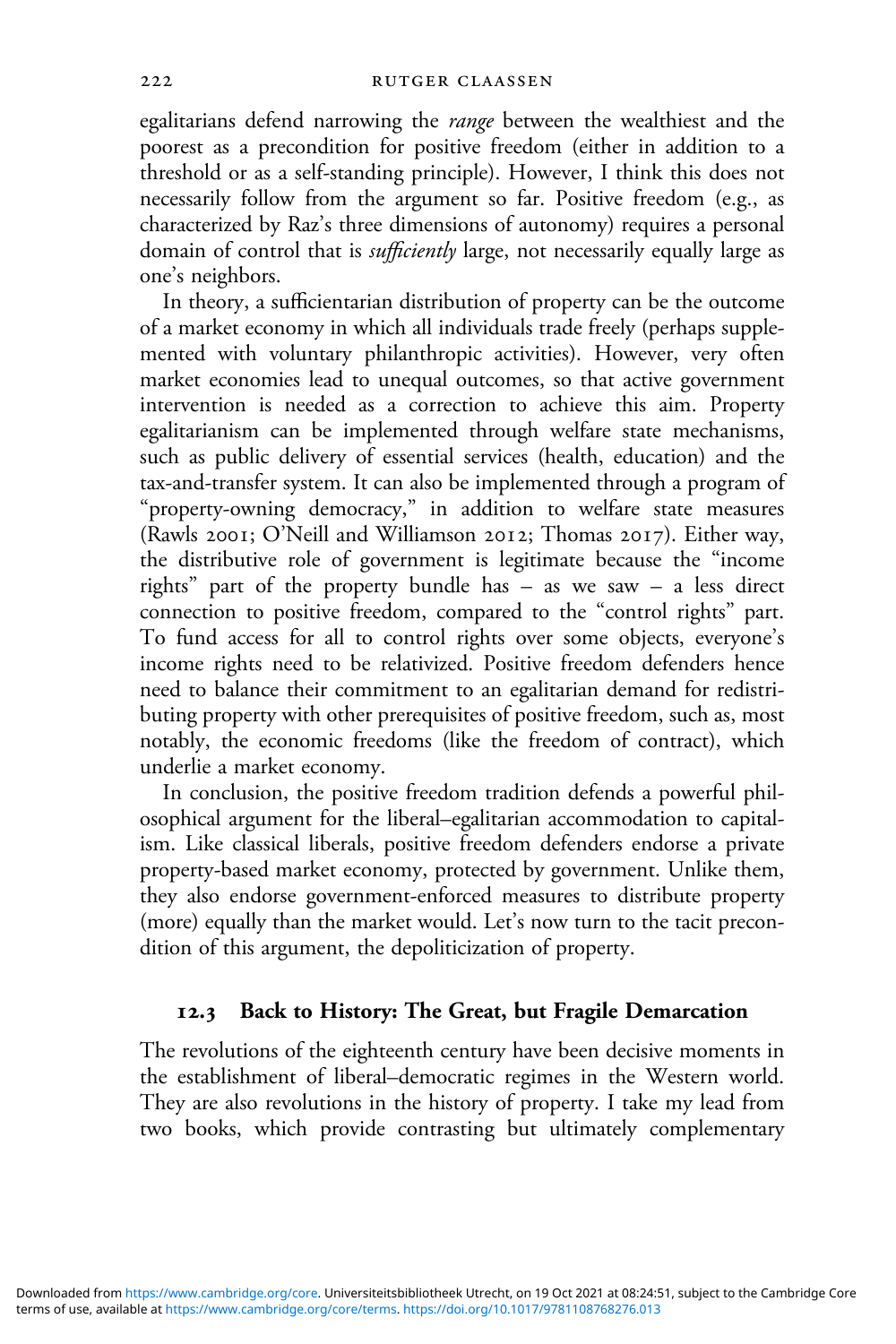perspectives on the problem of property, in the context of discussing the French Revolution and the American Revolution, respectively. Blaufarb in his *The Great Demarcation* (2016) argues that the French revolutionaries attempted to break the feudal entanglements of private property and political power and establish a "great demarcation" between both. Winters, in his *Oligarchy* (2011), shows how the American revolutionaries were trying to shelter the property holdings of the wealthiest from popular control. He argues that the great demarcation in reality was meant to provide a cloak for the continued political power of property. On closer inspection, it turns out to be a very fragile demarcation.

Blaufarb's book is a close study of a decisive moment in the French Revolution and its aftermath.<sup>7</sup> The moment was the so-called Décret du 4 août, adopted by the revolutionary *Assemblée Nationale* in the night of August 4, 1789. Just a few weeks after the downfall of the Bastille, and under pressure from peasant riots all over France, the Assemblée in this decree solemnly declared that it "hereby completely abolishes the feudal system" (article 1). The nineteen articles of the decree dictate the abolishment of personal serfdom, Church and noble privileges, manorial courts, ground rents, and other feudal practices. Blaufarb argues in his book that this historical event should be understood as a constitutional moment; not, or not just, a socio-economic moment in a bourgeois revolution (as Marxist scholars have argued). He details the juridical debates in the decades before the Revolution, and how the decree builds on these debates and decides the matter on behalf of the anti-feudal side in the debate.

What was at stake, Blaufarb argues, was a rearrangement of the relation between private property and political power. The feudal regime blurred the relation between them, from both sides of the divide. In the "private" sphere, property often gave rise to political power. Landholding – which was the predominant form of holding property – followed the rules of the tenurial system. Landed property, the so-called fiefs – were divided in a hierarchical chain all the way up from the Crown, through several layers of Lords, to simple tenants at the bottom. Each of them was subordinated to the higher strata, through bonds that were not simply proprietarian, but enmeshed with personal dependencies. Subordinates had to swear loyalty to their lords (the *seigneurs*), perform menial tasks, pay dues, and be subjected to their civil and criminal jurisdiction (Blaufarb 2016: 4).

<sup>&</sup>lt;sup>7</sup> The analogy with feudalism is something one rarely encounters in contemporary political philosophy. An exception, which inspired my own approach, is Freeman (2001).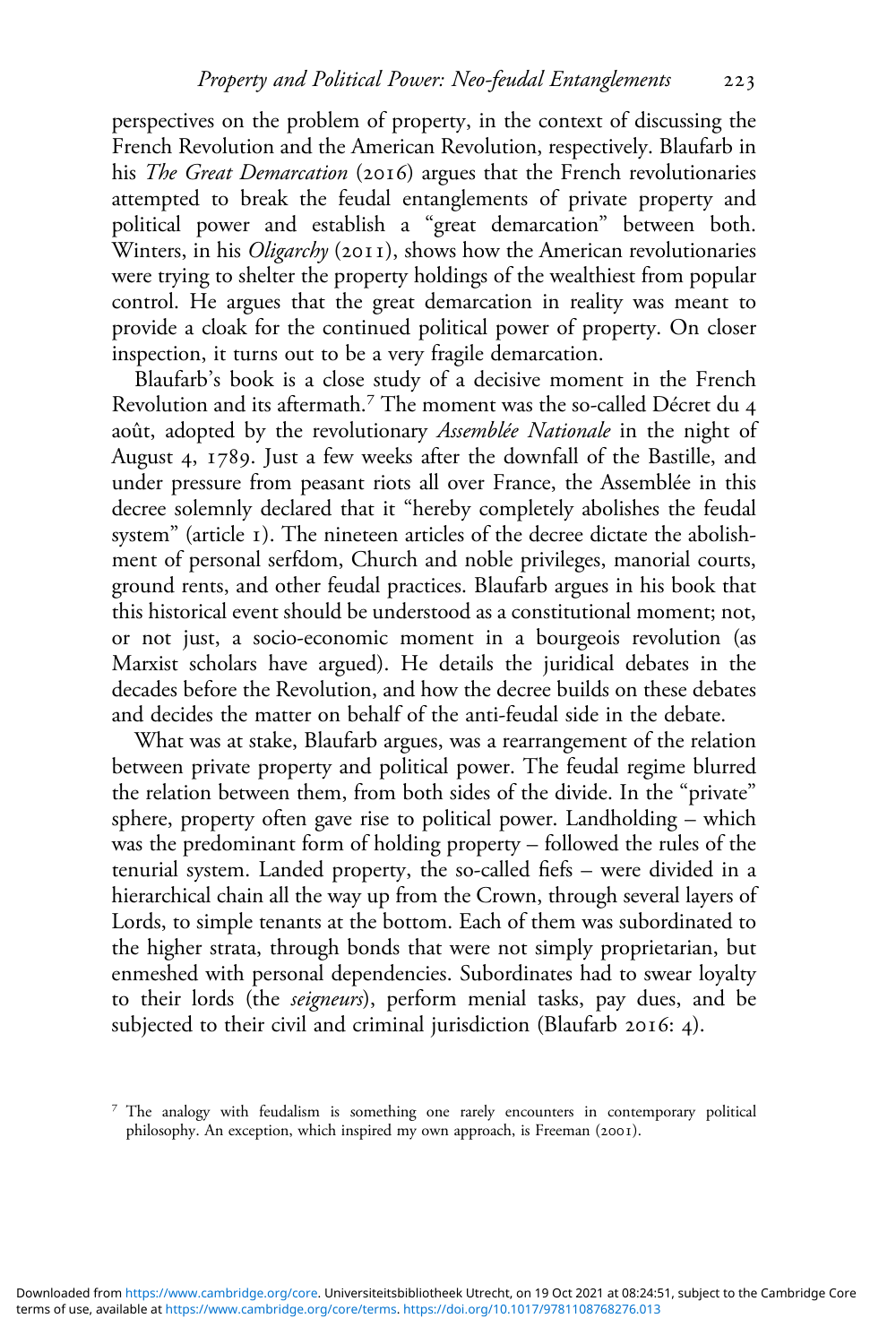On the other hand, in the "public" sphere, political power under the *Ancien Régime* was treated as a piece of private property, in the form of the so-called *offices vénales*. These were a creation of the monarchy from the sixteenth century onwards, which, under fiscal stress, had started to sell public offices in the bureaucracy, courts, and military for money. A true market for these offices arose, they could be bought and sold, given as part of a dowry, used as collateral on a loan, etc. (Blaufarb 2016: 2). Sovereignty was thus fractured and divided into countless pieces held by private persons as their property. Of course, the King himself also held his public power as personal property, although he could not sell this office, but only bequest it to his heirs. The venal offices can be seen as a radical extension of this personifying logic all across the public sphere.<sup>8</sup>

The revolutionaries wanted to do away with this state of affairs and create a great demarcation, Blaufarb argues. The realm of private property should be purged from elements of political power, while at the same time the pieces of the realm of public power should be reassembled into one unified, truly public power. For what reason? As Blaufarb points out, the underlying motive of the revolutionaries was to create a domain of free and equal citizenship on the one hand, and a domain of popular sovereignty on the other hand (Blaufarb  $2016$ :  $13$ ). Here things become interesting for the tradition of positive freedom. These twin ideals are, in contemporary terminology, those of individual and collective positive freedom.

Isaiah Berlin famously discussed both of these forms of positive freedom, without at all times making a sound distinction between them (Berlin 2002; see also Macpherson 1973: 109). However, both are important for the set-up of a modern, post-feudal society which the French revolutionaries had in mind. On the one hand, in the private sphere, people could become independent citizens, being freed from relations of subordination to others through their possession of individual, absolute property rights. On the other hand, by having a public sphere of unified sovereign power, purified of private interests, citizens could collectively exercise power over themselves. Put differently, the *ontological* split between a pure private and a pure public domain is a necessary condition for the realization of the two *normative* ideals which the revolutionaries allocated to these spheres: individual and collective positive freedom. Blaufarb's historical narrative suggests that the fates of individual freedom

In addition to privately held office, the public sphere was affected by property in another way. The Crown was an important landowner itself, owning countless royal domains. Blaufarb in the final parts of his book discusses how difficult it was to get rid of these domains.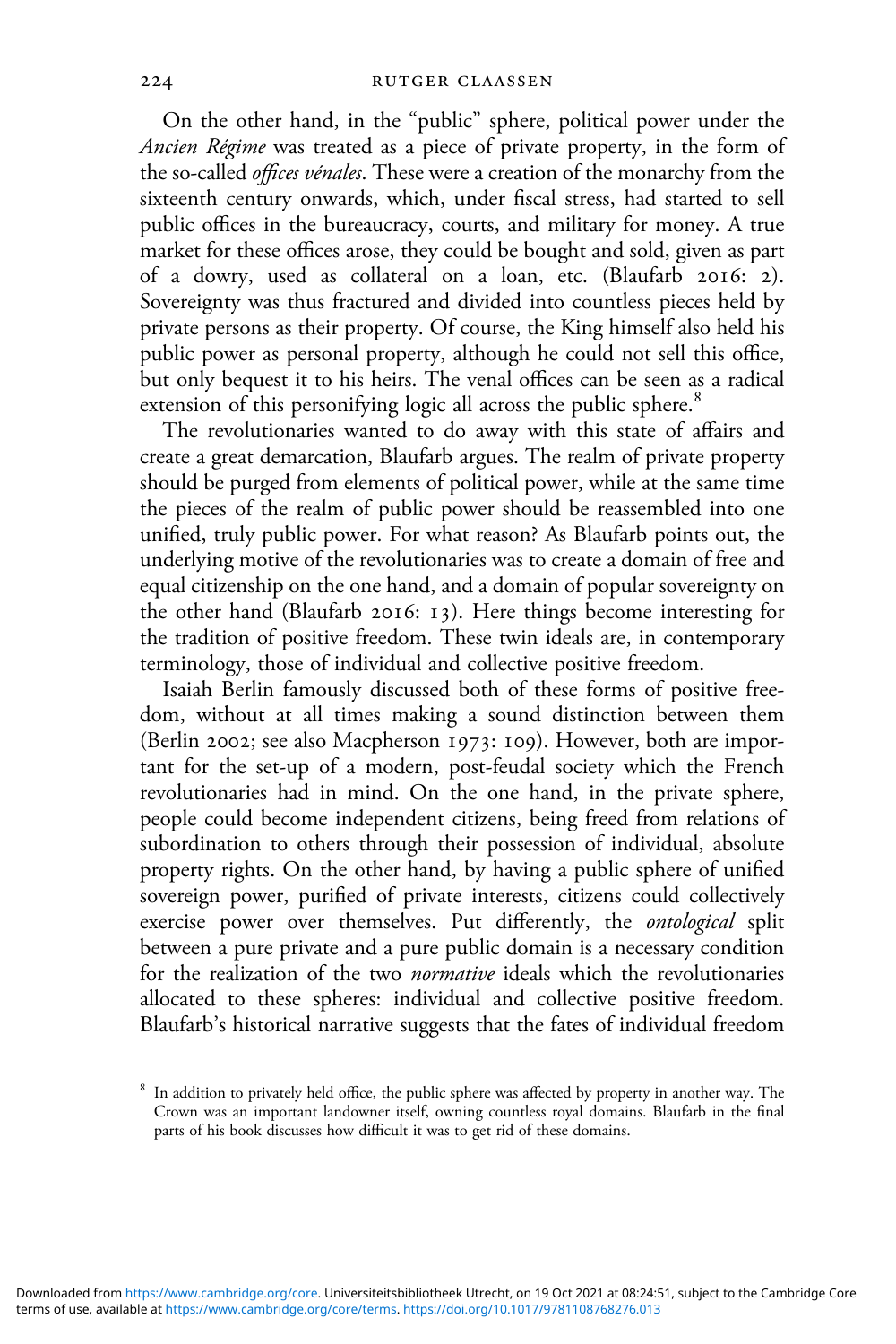and collective freedom hang in the balance together. If the revolutionaries were right, then realizing these normative ideals requires a specific institutional program of purification, of making sure political power was not tainted with propietarian elements and vice versa. Such a constitutional relation between property and power is the precondition of the liberal– egalitarian accommodation.

Although this ontological split is a necessary condition, however, it may not be a *sufficient* condition. Blaufarb himself suggests as much, with respect to the public sphere. For within a few years after the French Revolution, Napoleon's dictatorship showed that the newly formed unified sovereign power, taken out of the hands of feudal lords, could also be used for authoritarian purposes (Blaufarb 2016: 11). I would add that the same is true on the other side of the divide, where the purification of property from feudal rights and obligations does not guarantee equal freedom for all.<sup>10</sup> The risk is that under the cover of an overtly liberaldemocratic regime, private property continues to (1) exercise political power itself (in the private sphere) and (2) influence political decisionmaking (in the public sphere). To understand our contemporary problems in maintaining the demarcation of property and political power, I will now turn to Winters's work, which provides a comparative study of different political regimes, modern and premodern, under the perspective of wealth-holding.

Oligarchs are defined by Winters as "actors who command and control massive concentrations of material resources that can be deployed to defend or enhance their personal wealth and exclusive position" (Winters  $2011$ : 6). Oligarchy refers to the "politics of wealth" by oligarchs, and Winters describes this politics as one of "wealth defense": the use of resources for protecting (1) existing property holdings (this Winters calls "property defense") as well as (2) the income streams deriving from them ("income defense") (Winters  $2011: 6-7$ ). Winters explains how oligarchs can pursue wealth defense either by ruling themselves directly, like warlords, sultans, or dictators, or by defending their wealth indirectly, in a situation where others rule. His conviction is that all existing and past

<sup>&</sup>lt;sup>9</sup> In contemporary theories of justice, this theme of "sphere separation" has been stressed by Walzer  $(1983)$ .

<sup>&</sup>lt;sup>10</sup> Blaufarb's book catalogs in great detail the problems the revolutionaries encountered in the years after 1879 to actually make the Great Demarcation work. It turned out to be a juridical quagmire to resolve the competing claims of lords and tenants, and to purify the public domain from proprietary influences (I will come back to these matters in Section  $12.5$ ).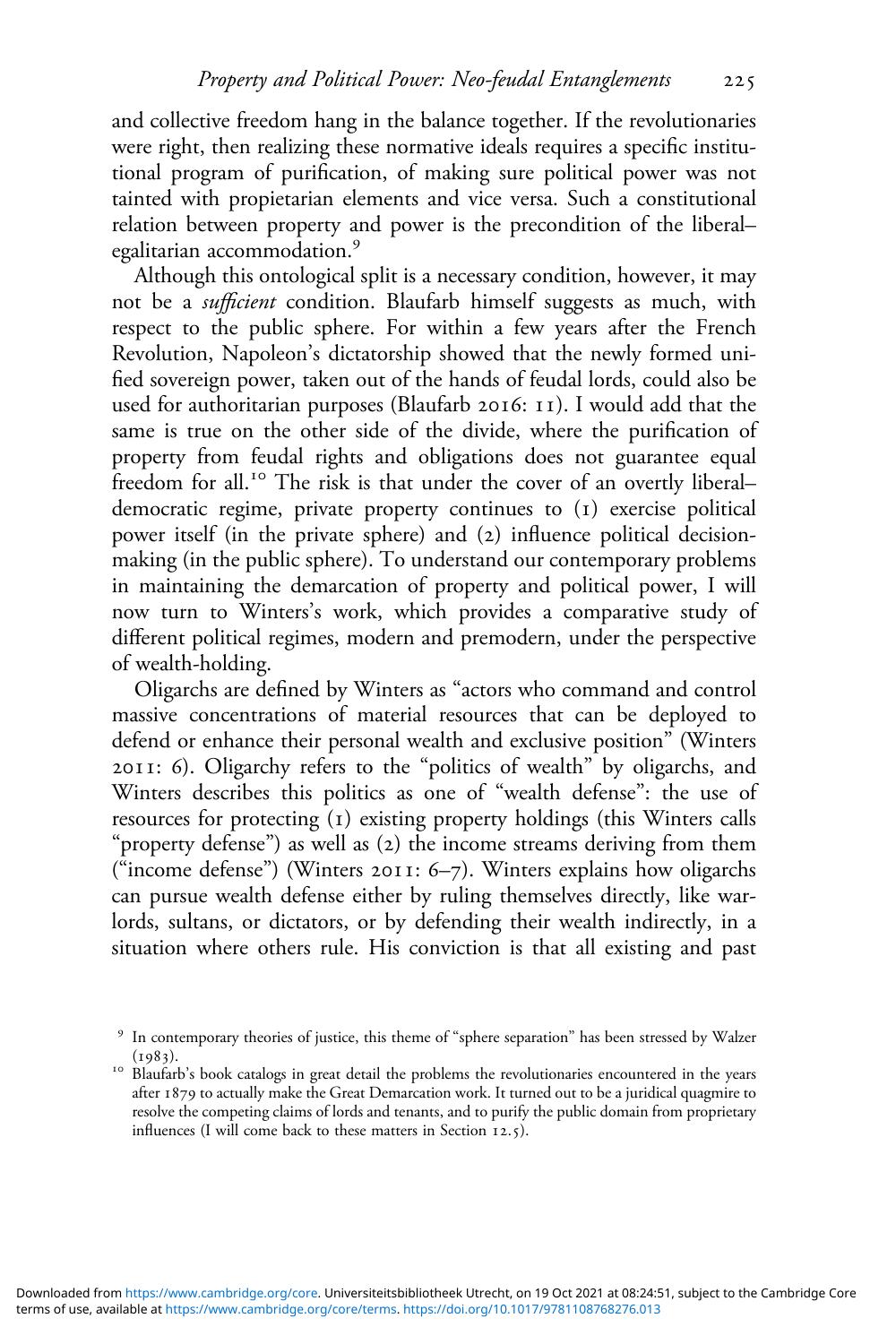societies are to some extent oligarchies. The difference is that in modern democratic societies, wealth defense is pursued indirectly.

From this perspective, the revolutions of the eighteenth century can be interpreted as a transition from one form of oligarchy to another. Oligarchies and democracies are not mutually exclusive regime types, and oligarchy persists under conditions of democratic decision-making. To explain why this transition can be advantageous to oligarchs, Winters stresses what he sees as an essential link between property and violence (Winters 2011: 21). Large wealth inequalities always cause social conflict. Hence wealth needs to be protected, ultimately by force. When oligarchs rule directly, they have to hire others to protect their wealth. When they accept a democratic state, they surrender political authority to an impersonal government and disarm. In exchange, they get secured property rights. It is now the state who – largely at the expense of the (upper-) middle classes who pay the lion's share of taxes – protects everyone's property rights, including those of the oligarchs (Winters  $2011$ :  $24$ ). Their property defense thus guaranteed, oligarchs can focus on income defense. This can be described as an implicit bargain. On noneconomic issues, the public can decide freely, and oligarchs may differ in their political views as well. However, on issues linked to the protection of wealth, on which oligarchs agree, democracy must bow to their interests. In Winters's words, "democracy and oligarchy can coexist indefinitely as long as the unpropertied classes do not use their expanded political participation to encroach upon the material power and prerogatives of the wealthiest" (Winters 2011: 11).

Of course, this strategy has its preconditions; and ideology is an important one. Theories of democracy and property together need to legitimize this bargain. Under the guise of "equality" and "the rule of law," everyone's property is protected against assaults. The fact that this is more advantageous to those who own a lot cannot be read from the face of the law. Winters notes how across different sorts of regimes from antiquity to today large-scale redistribution has most of the time successfully been constructed as illegitimate.<sup>11</sup> One particularly influential argument was raised in the context of the eighteenth century American adoption of the US Constitution, also in  $1789$ . In the years before, the newly independent country suffered a severe economic recession as a backlash of the war with England. Rich American landholders had lent to the state governments to

The rare moments of such ideological justifications broke down, oligarchs fell back on a violent defense of their property claims (Winters 2011: 21, 25).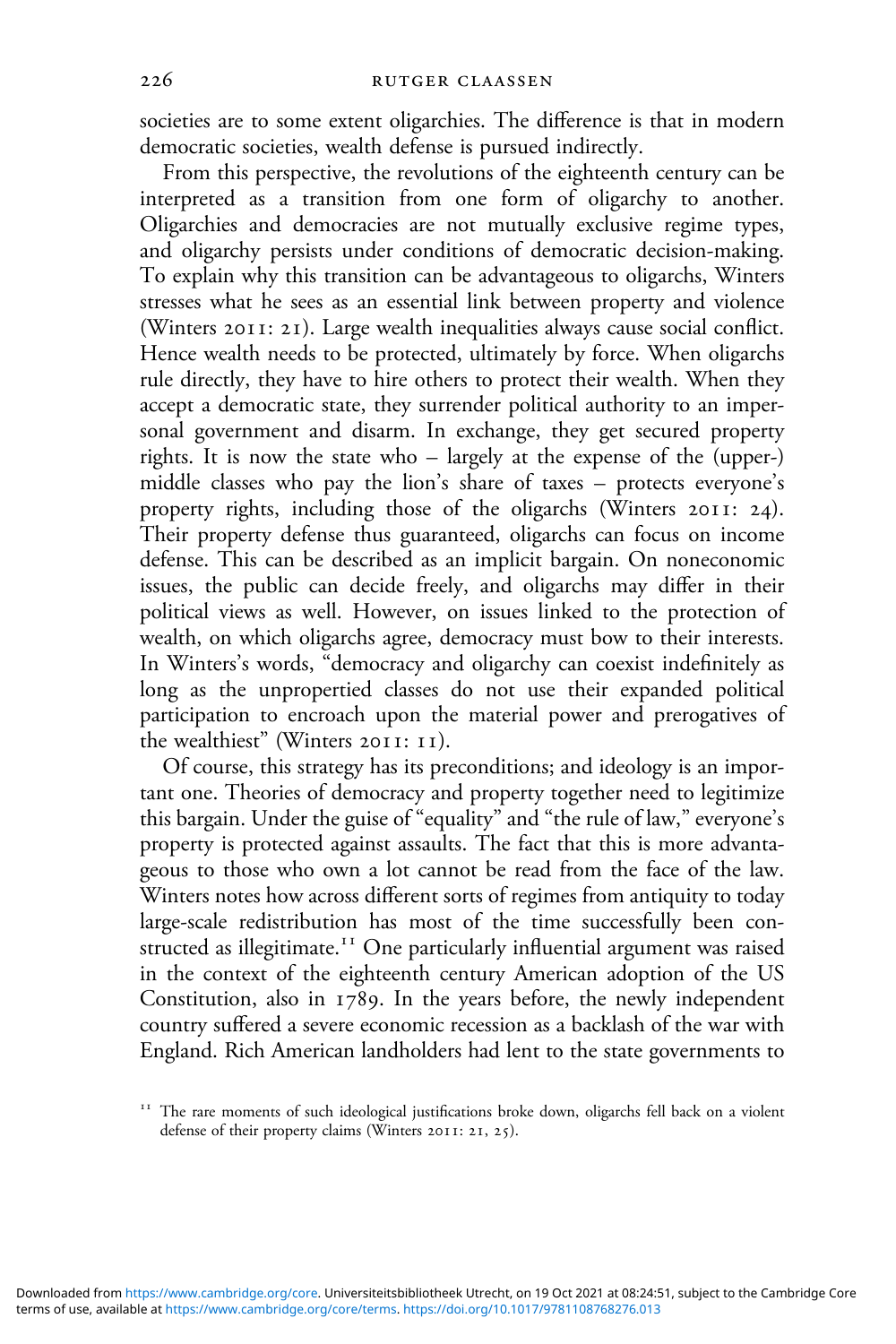sponsor the war and also financed mortgages for farmers on a large scale. To protect their interests, they pushed the government to tax the general population to pay off their debts to them; while at the same time they used the court system to push farmers to pay off their mortgages. This led to fierce struggles, judicial and violent, between debtors and creditors, which played out differently in different states (Winters  $2017: 178-184$ ).

In this setting, a decisive theoretical argument was made by James Madison, Alexander Hamilton, and others, which echoed earlier statements of the problem of oligarchy by Aristotle, Montesquieu, and others (Winters 2017:  $176-177$ ). This argument was that the rich formed a minority, which, like all minorities in a democracy, needed to be protected against the tyranny of the majority. The Founding Fathers believed that there will always be rich and poor classes in a free country; inequality is the price of freedom. To obtain a stable democracy, the interests of both classes have to be protected, and this requires in particular a defense of the wealth of the rich (Winters 2017:  $184-186$ ). This argument is widespread in the history of political philosophy. It is not only found in Aristotle and other prerevolution writings, but also, strikingly, in John Stuart Mill's mid-nineteenth century liberalism. When discussing the class interests of "manual laborers" and "employers of labor," Mill explicitly defended that "these two classes (...) should be, in the arrangements of the representative system, equally balanced, each influencing about an equal number of votes in Parliament" (Mill 1991: 300).<sup>12</sup>

The practical effect was that a constitution was passed which in several respects protected the interests of the rich in the defense of their wealth. It put the right to print money and the right to pass bankruptcy laws in the hands of the federal government, thus putting these weapons beyond the reach of the states. It created a Senate with a limited membership, in which the interests of large landholders would be represented. Finally, a powerful Supreme Court was created, not directly accountable to the people. Its power to constitutionally protect the rich would appear over time, up until today's *Citizens United* ruling (Winters 2017: 187). On top of this, Winters recounts, has come the twentieth-century development of what he calls an "Income Defense Industry": the army of professional lawyers, consultants, bankers, and others who help wealthy clients to escape taxation and pursue other means to protect their income (Winters 2011: chapter  $\zeta$ ). We may add to this the property qualifications which, until

<sup>&</sup>lt;sup>12</sup> The reverse claims in the history of philosophy, emphasizing the danger the rich pose to political stability, are given by Machiavelli, Jefferson, and Tocqueville (Winters 2011: 29-30).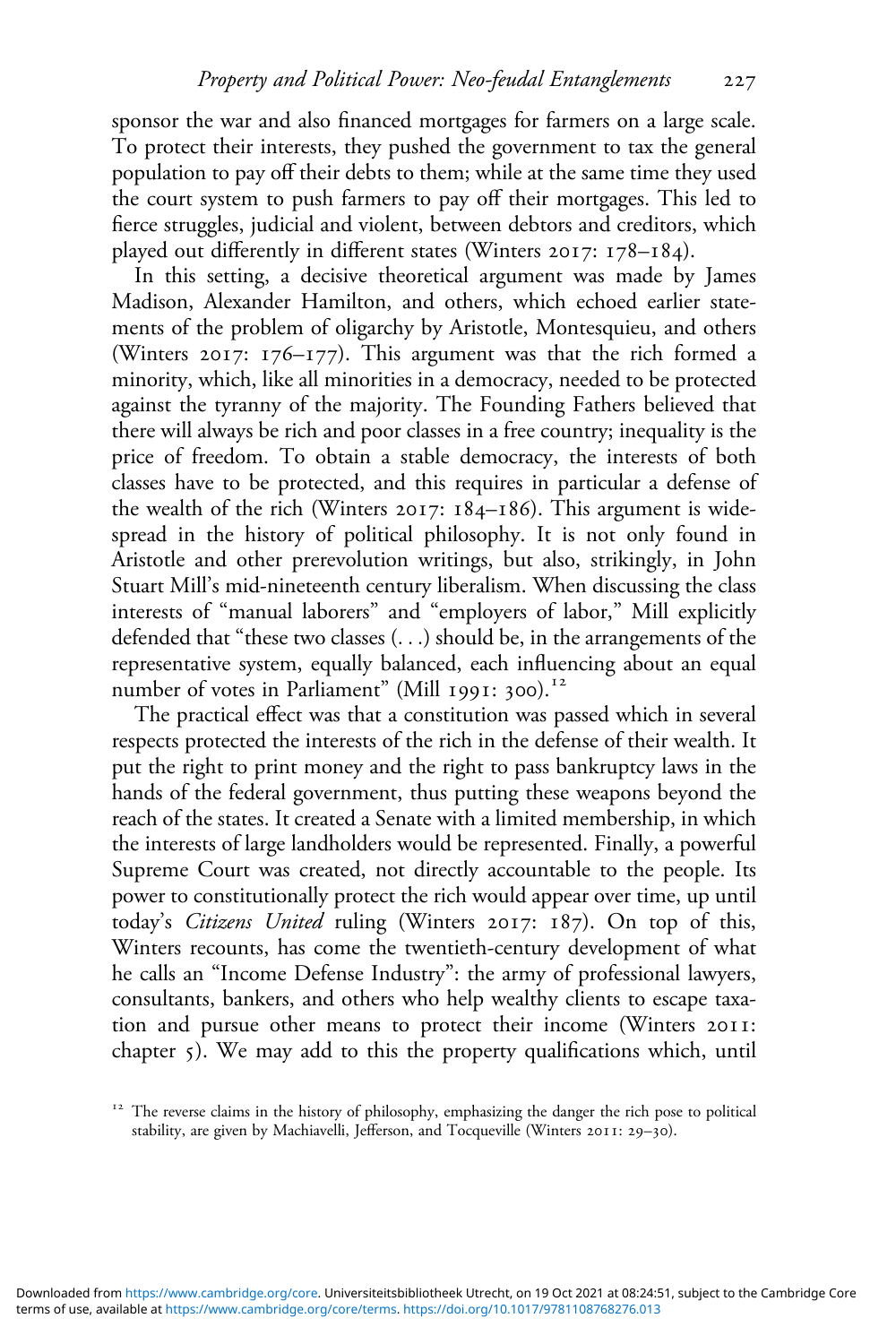the twentieth century, were imposed on the eligibility to vote, which prove how resistant the thought was, even in a modern context, that property is a prerequisite for exercising political power.

What should we take away from all of this? Whereas the French Revolution, in Blaufarb's rendering, provided the blueprint for a modern, liberal state in which private property and public power are neatly separated, the American Revolution, in Winters's account, shows how beneath the surface a structure is created which serves the interests of those holding property. Both accounts supplement each other. The Revolutions provide us with a normative blueprint of liberal democracy and at the same time open up the question of whether this Great Demarcation isn't a Fragile Demarcation, which can never be realized, given the interests of the wealthy. The philosophical question is how to conceptualize this conundrum. If, as Winters suggests, ideology plays a role here, what are the obstacles in our *theories* of property which make it so difficult in practice to withhold political power from private property?

# **. Discretionary Property and the Autonomy to Invest in Political Rule**

The problem of private property's political power suggests a threefold reorientation, compared to the standard argument, presented in Section 12.2. In this section, I will outline this program of reorientation, with a focus on one of the three elements: the conception of property itself.

**() Collective positive freedom.** Today, discussions of positive freedom are almost invariably about individual positive freedom. The collective concept is most often set apart, when discussed at all (Christman ). This does not mean that there is no attention to the social constitution of individual positive freedom; indeed the extent to which one can only be free as an individual under the right social condition is very much a part of the debate (see "Introduction" to this volume). Still, this is different from a focus on collective positive freedom.<sup>13</sup> The relative neglect of collective freedom is also apparent in the property literature, although there are exceptions (Macpherson 1973; Gould 1988). The standard argument described in Section 12.2 is focused on connecting

<sup>&</sup>lt;sup>13</sup> Democratic theory is all about collective freedom and here there are discussions about the relation between both types of freedom. Is there an intrinsic argument for democracy, from the point of view of individual freedom? Or is there an instrumental link, in the sense that more democracy enhances respect for individual freedoms? (Claassen 2018a: chapter 7). Are private and public autonomy "co-original," as Habermas has suggested? (Habermas 1996).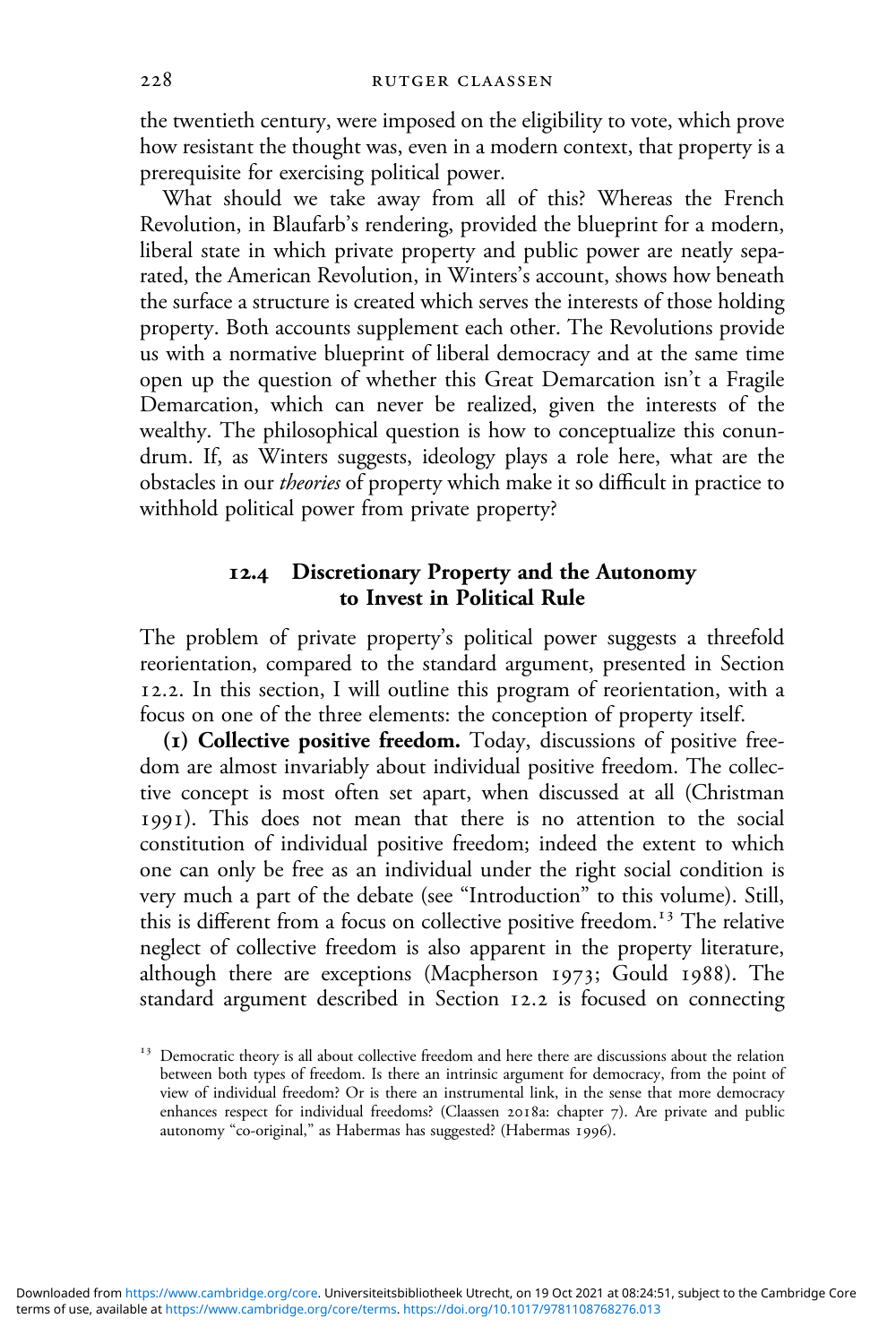the constitutive elements of individual positive freedom to private property. What the historical account developed earlier suggests is that collective positive freedom is a precondition to having individual positive freedom. For without a domain of collective freedom, in which political power is exercised impartially, sheltered from the undermining influence of private property, no domain of individual freedom can be guaranteed (in addition, this may also require a revaluation of collective, either common or public, forms of property, as conditions for both individual and collective freedom itself, see (Claassen 2018a:  $178-185$ )).

**() The conception of property.** Second, a reconceptualization of the conception of property itself is necessary, showing how and under which conditions property can become a source of political power under ostensibly liberal regimes.<sup>14</sup> As we saw in Section 12.2, property rights give owners two kinds of private power (control over objects, control in the sense of exclusion of others). What does it mean to say that property is, or generates, *political* power? The locus classic for the claim that property is a form of political power is Morris Cohen's "Property and Sovereignty," where he argued that "dominion over things is also imperium over our fellow human beings" (Cohen 1927: 13). In his view, property amounts to the exercise of "political sovereignty." In defense of this claim, Cohen makes a comparison between feudal lords and modern captains of industry. In his view, both had the power to "command the services of large numbers who are not economically dependent," and both had the power to "determine what we may buy and use." These phenomena give an illustration of property's political power, indeed. However, what is lacking is a property-theoretical explanation of how this comes about.

The first step to such an explanation is to make a distinction between property that is used as capital and property that is not used as capital. The history of conceptualizing capital is split between one tradition which sees capital in materialist terms and another one in process terms. According to the former, capital is a stock of material objects, such as factories and machineries, which can be used to generate new wealth when mixed with land and labor. Capital in this sense refers to "capital goods," which are to

<sup>&</sup>lt;sup>14</sup> Despite the fact that the political effects of wealth-holding have recently got some more attention in political philosophy, work on this remains scarce. From a liberal perspective, see Christiano (2010,  $2012$ ), J. Green (2016), and Robeyns (2017). The literature on property-owning democracy, despite being focused on the undermining of democracy ('the fair value of the political liberties') by inequalities in property (Rawls 2001: 139), does not address the problem in property-theoretic terms (O'Neill and Williamson 2012; Thomas 2017). Neo-republicans come closer to the issue as I conceive it here (e.g., McCormick 2006, 2011; Rahman 2017; Thompson 2018).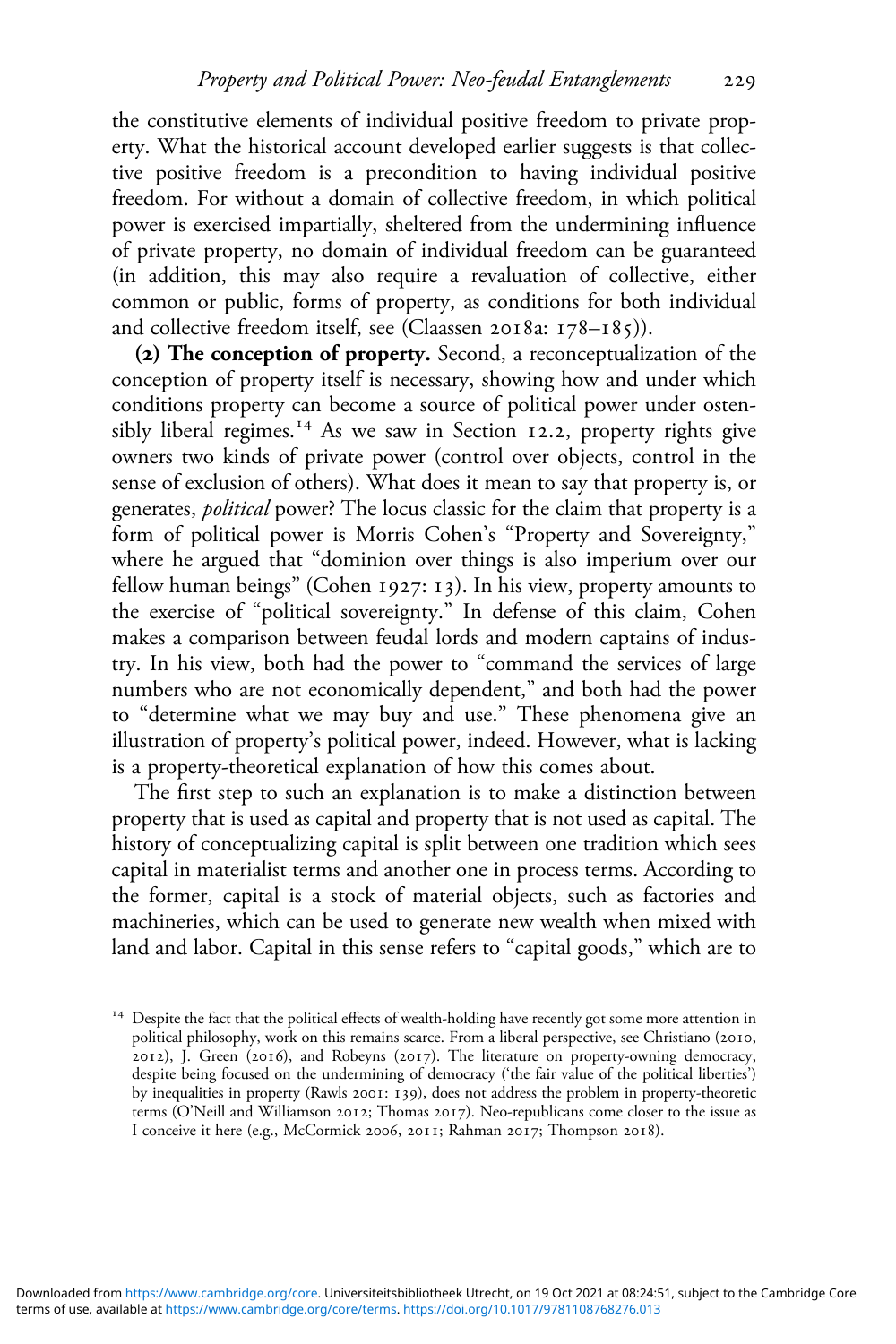be distinguished from consumer goods, since the former, but not the latter are a means of production. The alternative tradition holds that capital is an investment fund. As Jonathan Levy states: "Capital is property capitalized – a legal asset assigned a pecuniary value in expectation of a likely future pecuniary income" (Levy 2017: 494).<sup>15</sup> In this view, anything can become capital when it is assigned a pecuniary value in search of future profits. Land and labor (slaves!) have certainly functioned as capital in the past, as have machines and financial assets. Capital is property invested in an uncertain future (Beckert 2016: 201). I will here follow this process definition of capital.

This definition, with its reference to the future income, zooms in one of the two parts in the bundle of property rights which Christman distinguished. When owners start using their assets not for personal use, but for generating income in the future, they exercise a specific part of their property rights: their income rights. The political power of property arises only in this context. It is not because others are excluded from simultaneous access to the objects that I own (my nonpolitical power), but because I make use of my property to generate income, that I can wield political power. Put differently, property as an object of control is different from property as a resource mobilized for investment. Thus, for a different (but complementary) reason than Christman's, I would endorse a development of property theory in which these two parts of the property bundle are radically separated. Their impact is different; hence the analysis must be different.<sup>16</sup>

Not all property, however, can be converted into capital. The next step, I propose, is to introduce a concept of "discretionary property." We can think of this on an analogy with Robert Goodin's concept of "discretionary time," which is the time available for use after one has spent time on generating a socially accepted standard of living. Such discretionary time generates "temporal autonomy" (Goodin et al. 2008). Similarly, it is a prerequisite for capital investment to have property discretionarily available, i.e., property not needed to cover one's basic living expenses. Let the latter level be indicated by a socially accepted standard-of-living, and discretionary property defines whatever property holdings one has above this line. Having property available above the standard-of-living as

<sup>&</sup>lt;sup> $15$ </sup> This follows an institutionalist tradition that includes Veblen and Commons. I encountered the reference to Levy in Pistor (2019: 12), who makes use of the same tradition.

 $r<sup>6</sup>$  A closely related distinction is the one between "personal property" and property in "the means of production." However, that distinction has physicalist overtones; as if some types of objects essentially are one or the other. It is the type of use made of property that is crucial.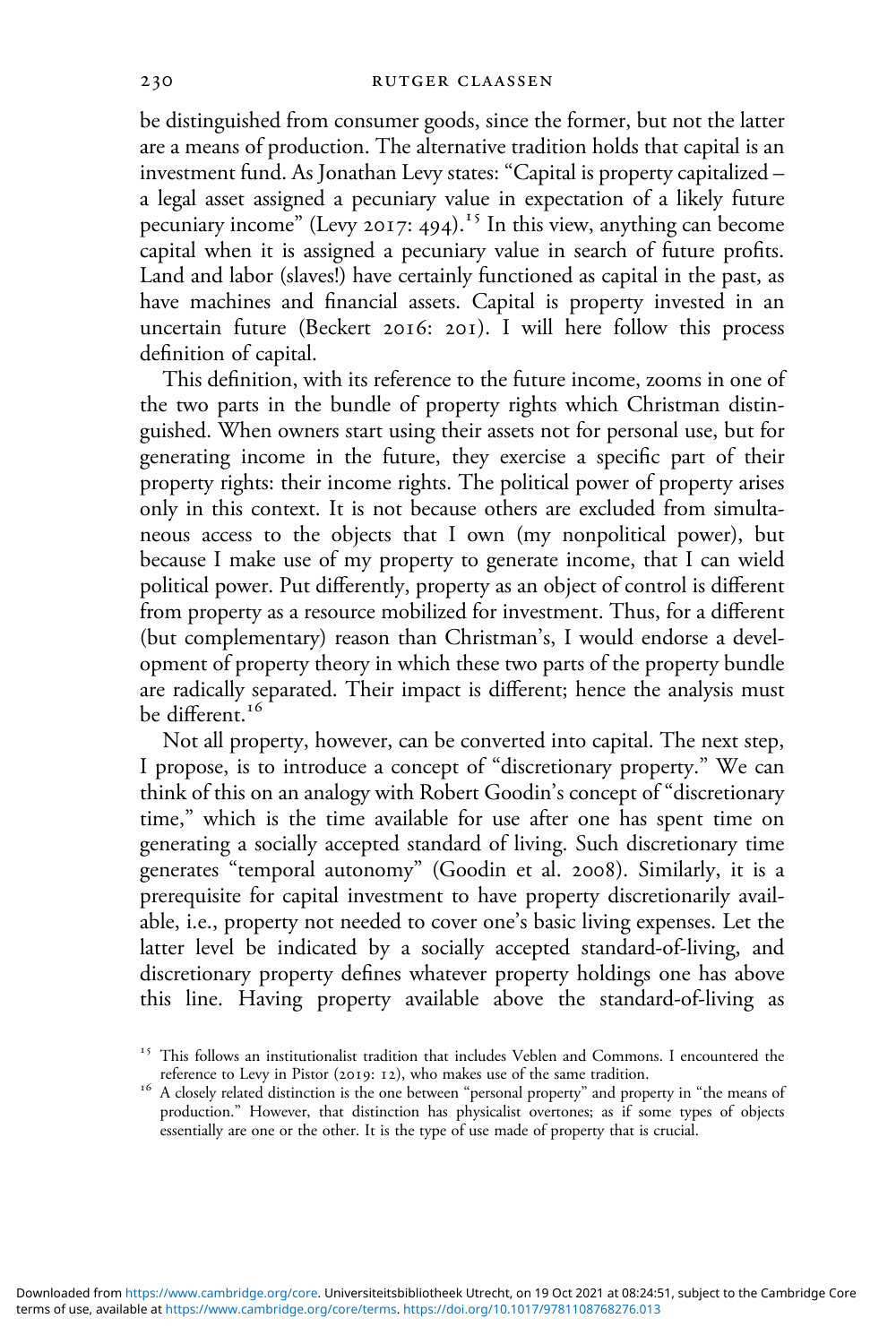discretionary property, gives its holder "investment autonomy," i.e., the ability to transform one's property holdings into capital. This gives discretionary property a different, political potential, which nondiscretionary property does not have. This potential is concealed on the surface. Just as time as an abstract quality always looks the same, the visible money and material goods held by two persons do not show by themselves how they are discretionary resources for the one, but not for the other person. When we pierce through this illusion, we realize that both types of property require a differential treatment. Inequalities between individuals in terms of investment autonomy are at the source of their differential ability to exercise political power.

**() Equality in distribution.** Third and finally, this necessitates a reorientation in the positive freedom defenders' take on inequality. The analysis in Section 12.2 earlier revealed the need for a sufficiently large domain of control to become positively free. This can roughly be equated with the level of the standard of living just mentioned. The argument here suggests going beyond this requirement, and mandates an egalitarian range: a maximum ratio of the highest to the lowest wealth holdings. The reason for this is that inequalities in investment autonomy can be converted (if the analysis in the following section is convincing) into differences in political power. These differences, when too large, undermine the liberal dichotomy, the Great Demarcation between private property and public power, to which defenders of positive freedom should remain wedded. To put this bluntly, imagine a two-person world in which the standard of living is at 10. Now imagine person A holding resources at level II, person B at a much higher level, say 40. While both can access a private domain of control, B can invest resources into private and public means of buying political power, while A cannot. In the end, B will come to dominate A. Hence, a much further going equalization of control over resources between the A's and B's of this world is needed, although it is difficult to say how much exactly (Claassen 2018a:  $185-191$ ).

In this section, I have proposed a reorientation of the positive freedom theorist's argument about property, in several respects. Discretionary property, available as capital freed up for investment, can in principle be used to generate political power, also under liberal-democratic conditions. But *how* does that happen? This will be the topic of the final section.

### **. From Feudalism to Neo-feudal Entanglements**

Several authors have proposed theoretical models for understanding the links between private property and political power (Lindblom 2001;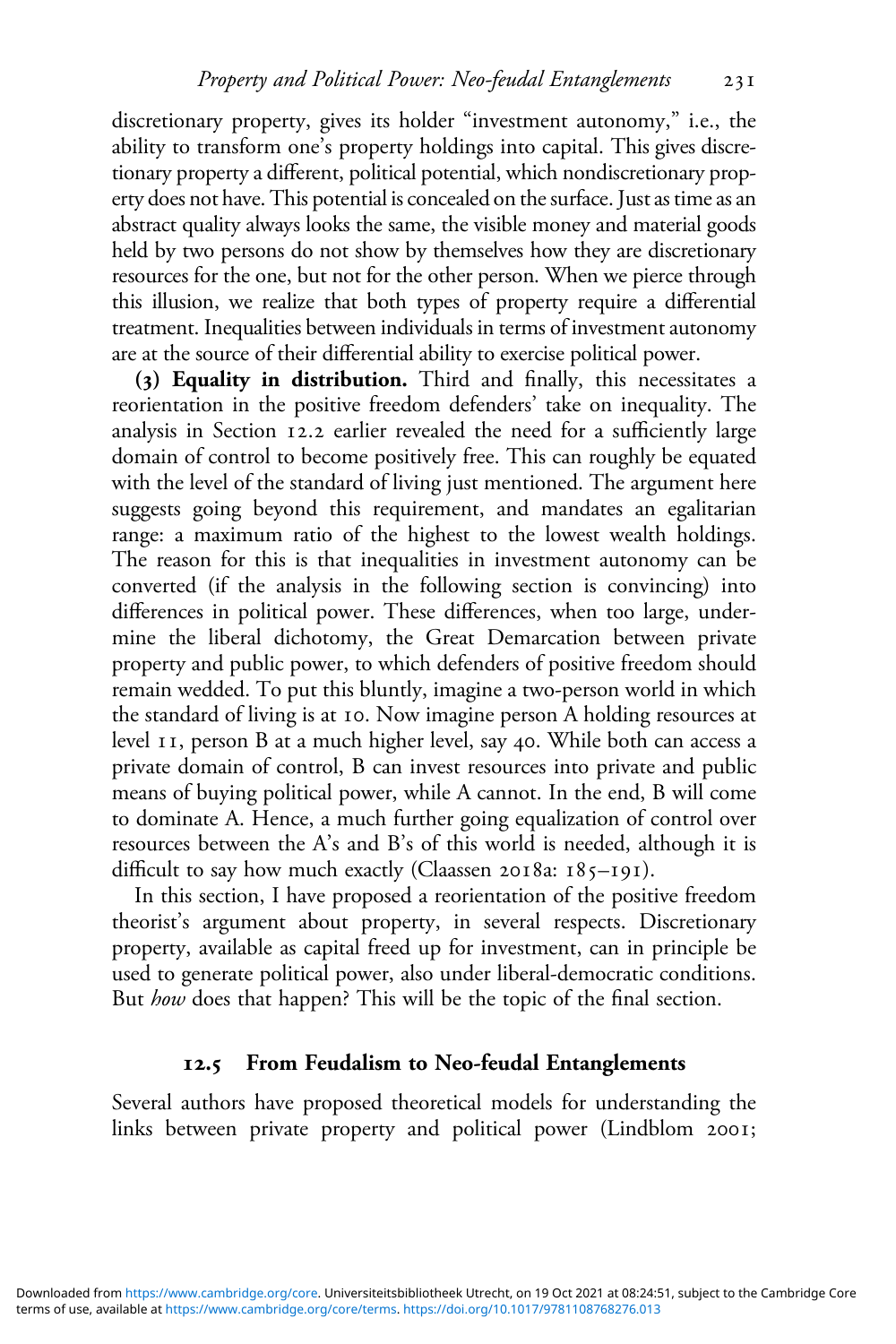McCormick 2006; Christiano 2012). Most of these accounts only look at the public sphere (the political arena), i.e., one of the two sides of the Great Demarcation. I propose we need a unified account of the emergence of political power on *both sides* of the divide. These are complicated empirical processes. For example, on the public side, we have to look at lobbying, campaign finance, threats of relocation, funding of think tanks and media outlets, etc. Nonetheless, I think it is fruitful to systematize these phenomena as a matter of property theory.<sup>17</sup> To make this plausible, I will in this section once more return to the birthplace of the Great Demarcation, and argue that contemporary "neo-feudal" entanglements of private property with political power can be seen as close cousins of the original feudal entanglements. I use two examples, one on the private side, and the other on the public side of the private/public divide.

As mentioned earlier, with the official abolishment of the feudal order, the great demarcation was not yet established. A key debate in the years after 1789 turned on the compensation measures that, many believed, were required to implement a non-feudal order. For the Decree of August required every landowner to be bought out by the tenant who wanted to acquire his land in full ownership. Some opposed this, but the revolutionary Assemblée initially held on to the position that the creation of absolute ownership rights without compensation would be an unjust expropriation of the lords, whose collecting of feudal dues provided their main source of revenue. However, this position provoked a strong backlash from peasants and their spokesman in the Assemblée, who complained that the right to become full owner would be meaningless, because almost nobody could pay the nationally determined rate of compensation, which was meant to reflect the full price of land had it been on an open market (Blaufarb 2016: 72).

To complicate matters, the legislation dealing with these procedures made a distinction between two types of lord–tenant relation: those which were based on contract and those which were based on force and domination. Feudal dues were considered to be contractual, unless proven otherwise, and hence apt for compensation (Blaufarb 2016:  $70-71$ ). As the Revolution progressed, the opposition against this system increased, and in  $1793$  it was overturned by an approach that presumed that all

<sup>&</sup>lt;sup>17</sup> For an account that shows more systematically how this political power of capital is shaped in a variety of legal dimensions (see Pistor 2019). Also see theories of "extractive power" (Thompson 2018; building on Macpherson 1973), "value extraction" (Mazzucato 2018), and "rent-seeking" (Stiglitz  $2012$ :  $119-127$ ) in the economy.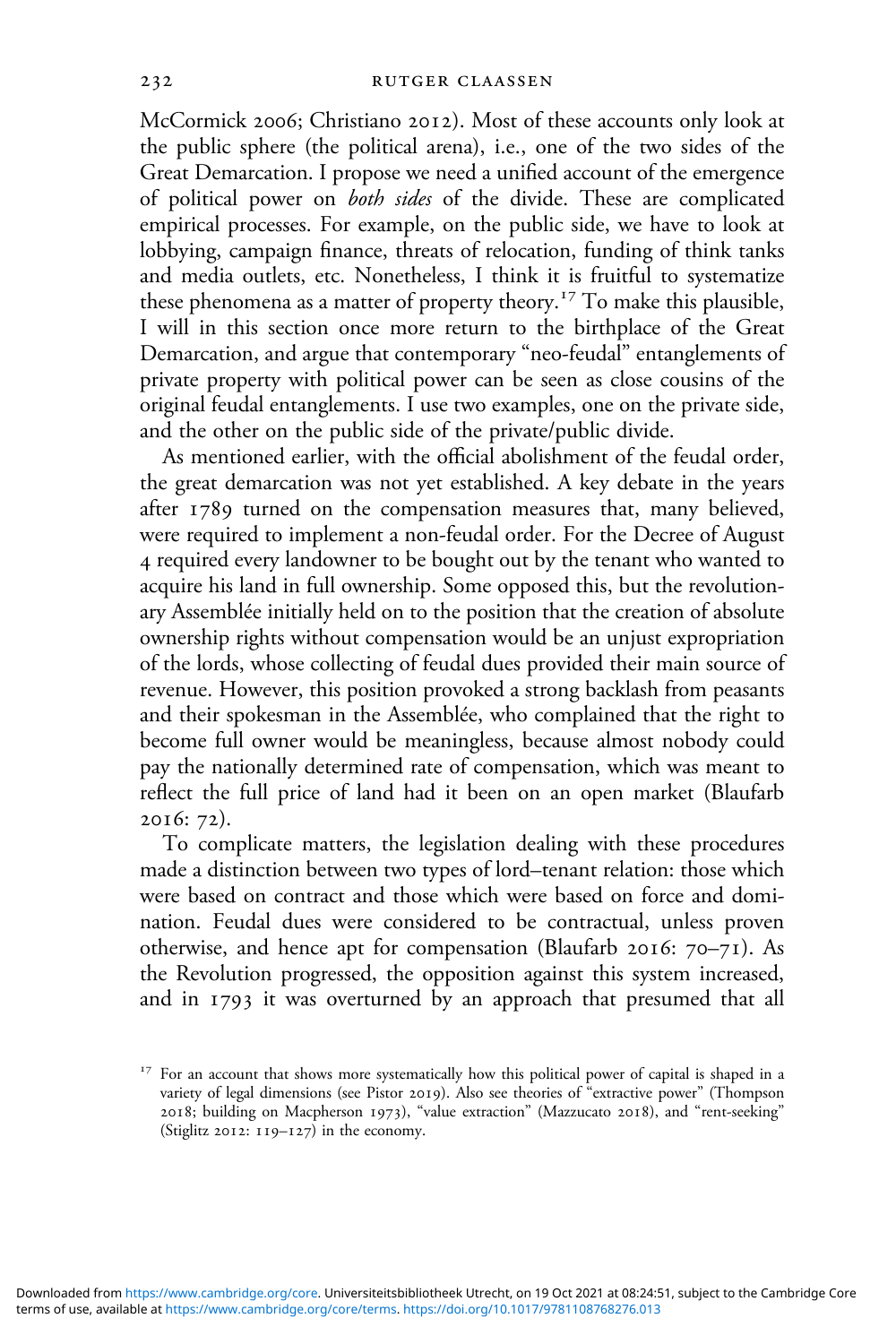feudal contracts were invalid, because tainted by histories of domination (Blaufarb 2016: 82). This reversal of the burden of proof was fiercely opposed by those defending the lords' interests, as an illicit form of expropriation.<sup>18</sup> This shows that already at that time, there was an acute awareness that the feudal property relations represented an ambiguous legacy: sometimes lord–tenant relations could be based on legitimate exchanges of promises, but other times they could be cover-ups for illegitimate exercises of power. It also shows that there is no politically neutral approach to solving such property disputes. Each of the approaches chosen over time has its own political winners and losers.

A very similar ambiguity holds for the current-day labor contract. Is it an expression of voluntary will or a source of oppression? All sides of the debate today grant that labor contracts – as much as the feudal land contracts – create a relation of authority. This insight is the starting point of the economic theory of the firm, which argues that firms come into existence because it is more efficient to create relations of authority between employers and employees than have spot-market contracts between them for every separate act of production (Coase 1937; Singer ). However, many economists hold that employment contracts are voluntarily undertaken, which renders the submission to authority unproblematic. This is attacked by critics. For example, Elizabeth Anderson criticized two economists holding this point of view as follows:

Alchian and Demsetz appear to be claiming that wherever individuals are free to exit a relationship, authority cannot exist within it. This is like saying that Mussolini was not a dictator, because Italians could emigrate. ... Perhaps the thought is that where consent mediates the relationship between parties, the relationship cannot be one of subordination. That would be a surprise to the entire social contract tradition, which is precisely about how people can consent to government. (Anderson  $2017: 55$ )

Such an insistence on the continuing fact that the labor relationship is a hierarchical one is a prerequisite for the argument which many Marxists have made, and which Anderson subsequently also makes, that workers most of the time face very high exit costs, and thus should be understood as facing a contract which is more coercive than voluntary (Anderson

The search for ending the divided domain, and creating absolute property rights, may seem to reveal a wish to do away with any bundle-splitting; making any tenant-relation impossible. However, I read the history as focusing on creating *just* property rights, i.e., non-affected with political rights/ duties, which can include freely contracted forms of fragmentation of property rights.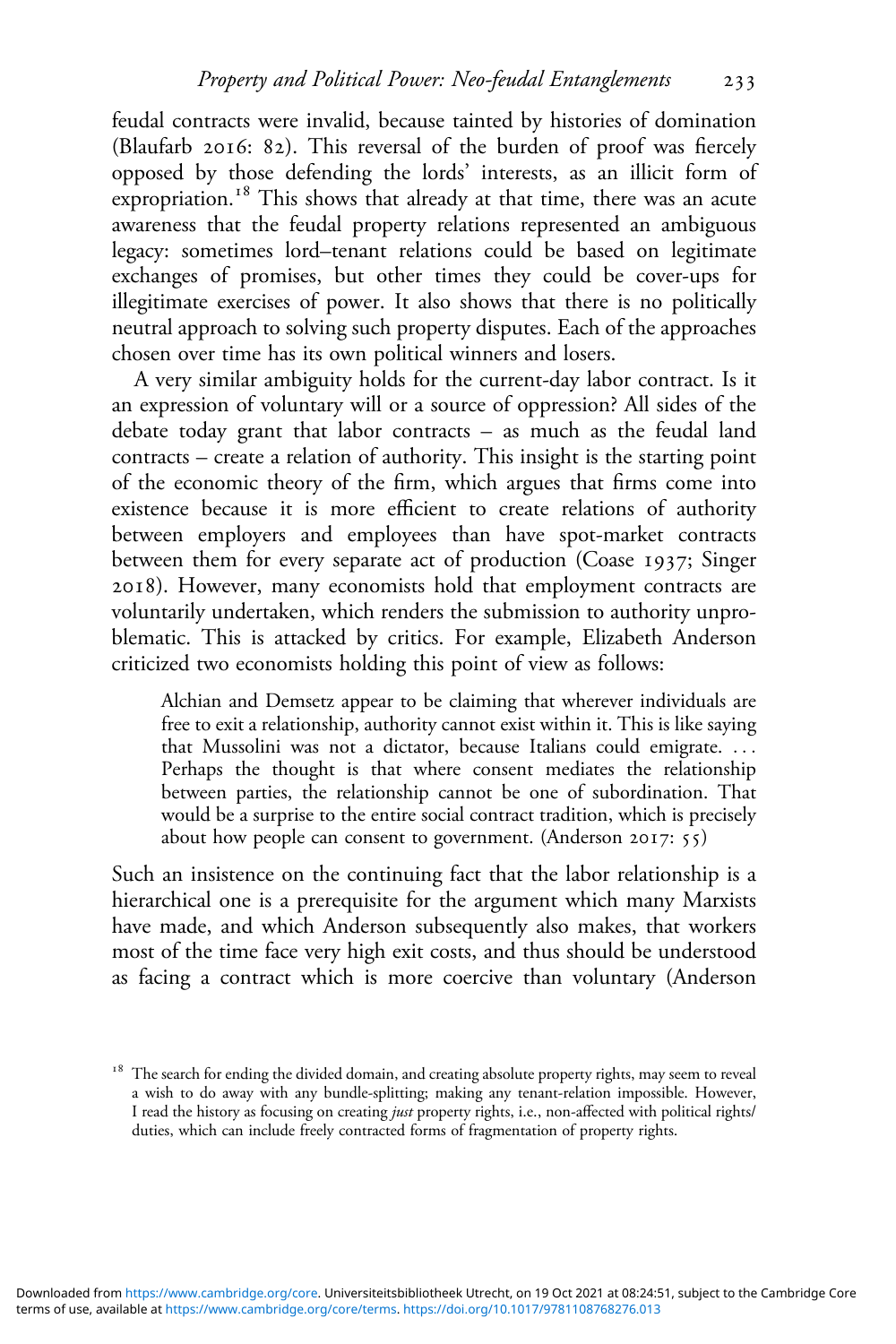2017:  $56$ ). To the extent that this is true,<sup>19</sup> labor relations are exercises of *political* power in the private sphere, just as much as feudal land contracts were. They give employers regulatory capacity with respect to many aspects of their workers' lives, which workers cannot (easily) escape. The contractual nature of the labor contract conceals this continuity with the *Ancien Régime*.

Let's now turn to the public sphere. Interestingly, venal offices were already contested during the *Ancien Régime*. For example, Rousseau condemned the phenomenon in his *Discourse on Political Economy*, saying "venality [is] pushed to such excess that reputation is reckoned in cash, and the virtues themselves are sold for money" (Rousseau 1997: 19). Interestingly, such a suspicion of venality had already led one of the most famous lawyers during the *Ancien Régime*, Charles Loyseau, to create a new doctrine, in which the property in the office is split. The officeholder, who has bought the office from the state, should be understood as having a right "in" an office but not "to" that office, Loyseau claimed. He has a merely usufructuary right while the state retained the property right to the office (Kaiser 1994: 306). This is quite a remarkable construction, resembling the idea of contemporary democratic theories that office holding is the only temporary grant of power that always remains tied to a giver (the state itself). The latter retains this power and will give it to others at some future point in time. The distinction gives a flavor of legitimacy to venality by suggesting that the property right remains where it belongs, in public hands. Of course, this construction could not save these offices from critique. Even if offices are merely usufructuary rights both under feudal and democratic regimes, the meritocratic nature of gaining political power through elections is different from the commercial nature of buying and selling offices. Nonetheless, the discussion shows how subtle the understanding of these offices can be.

A not-so-different thing is going on when rich individuals or corporations buy political power by donating to politicians. Here too, the suggestion is that political power truly remains in the hands of politicians, despite receiving donations from private individuals. In this area, and also in the area of lobbying, explicit contracts (quid pro quos) are condemned as instances of corruption. However, despite this danger of corruption, the practices themselves are allowed, albeit to different degrees in different

<sup>&</sup>lt;sup>19</sup> This extent is variable, even under a capitalist economy, depending on the exit options welfare states give to workers. Welfare states can de-commodify labor, i.e., decrease this dependency, by providing alternative sources of income (Esping-Andersen 1990).